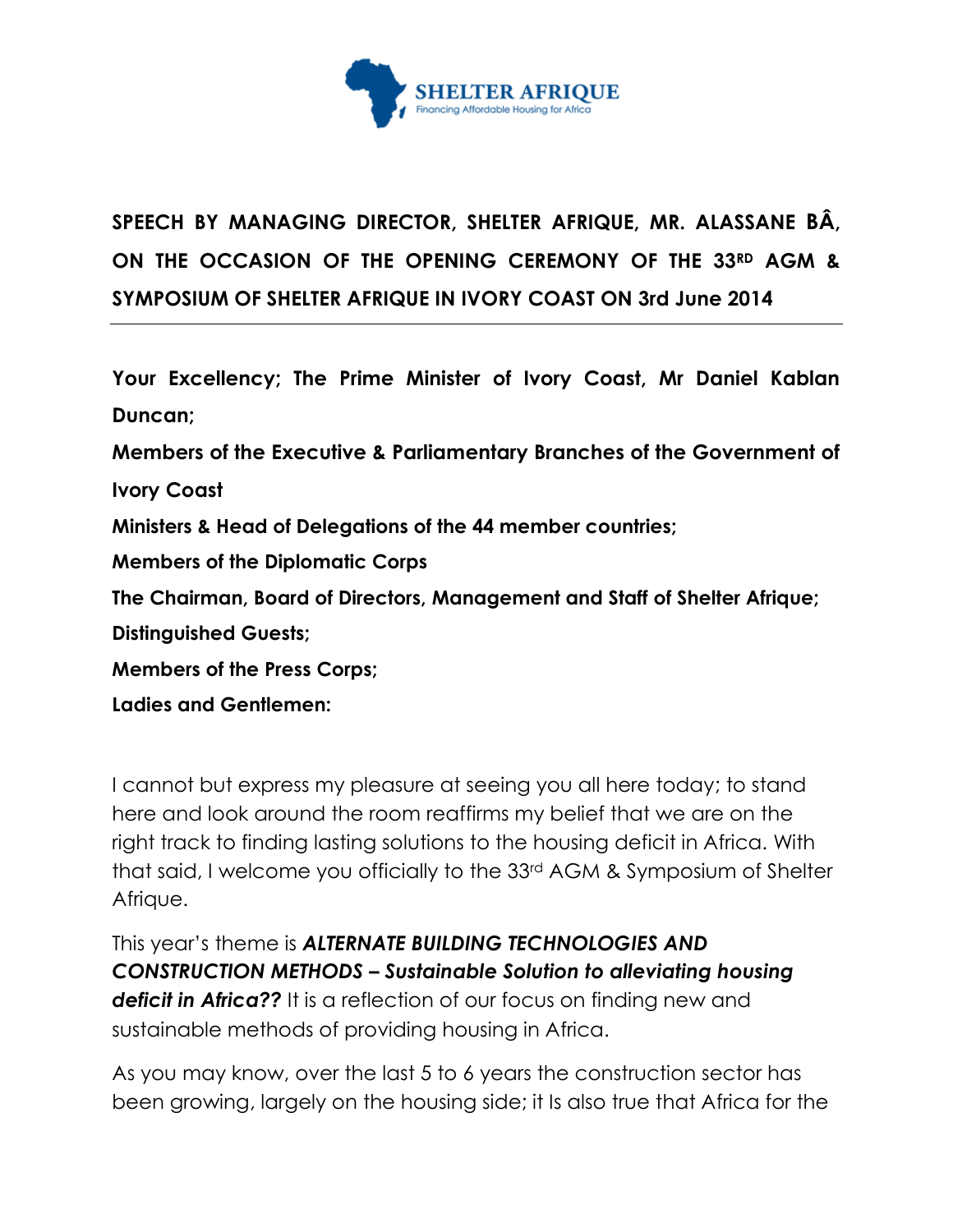

most part has shed its history of conflict and violence and is growing, it is a continent that presents many opportunities for the housing sector and indeed all the industries connected to the housing sector.

This growth is quite important and timely, because we note that many African countries are putting in place better and more conducive policies that will help more citizens access affordable and decent housing; we are happy to note that a few months ago, Nigeria one of the largest markets on the continent established its National Mortgage Refinance Company; Tanzania also has a similar institution and we hope to record more of these types of stories.

While we look to the growth on the continent and success stories, we would be remiss if we didn't also acknowledge the great deficit of affordable housing on the continent; we must also acknowledge that if we continue with the same approach, the same methods and the same practices we are not likely to bridge that gap.

It is therefore imperative that we find new approaches, new methods, new practices aimed solely at the production of affordable housing and aimed at allowing the forces of demand catch up with supply; it is therefore very important that we, with the help of our partners, friends and shareholders agree to promotion alternative building technologies. That is why we are here today and hopefully by the end of today's proceedings we will be a closer to finding the solution.

Today, you will hear discussions from different speakers spanning three different continents; each brings with them a novel approach to construction and each at the core of their business harbours a belief that there are better, more affordable ways to provide affordable housing on the continent. It is for those reasons and a lot more that we have asked them to speak to us today and to present. I encourage all delegates to engage; to ask questions; too often we fall into the habit of having people speak at us instead of with us.